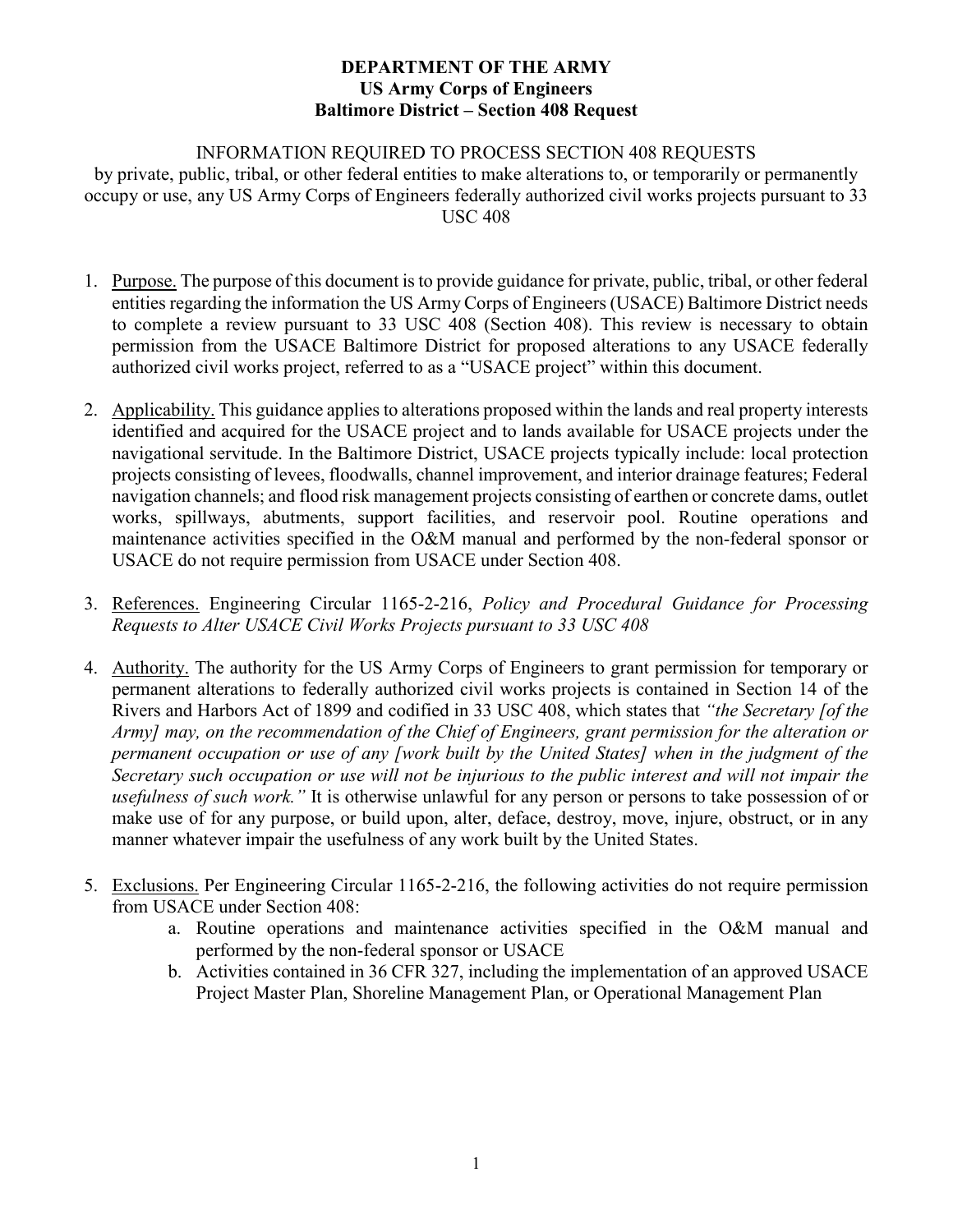- 6. Requester. A request for Section 408 permission can originate from a non-federal sponsor or an independent requester. For USACE projects with a non-federal sponsor, the requester must either be the non-federal sponsor or have the endorsement of the non-federal sponsor prior to a written request being submitted to USACE.
- 7. Request. The Requester must submit the information that follows for all requests to alter USACE projects within the Baltimore District. Requests must be in writing, signed, and submitted to the USACE Baltimore District Regulatory Point of Contact. Requests may be sent by regular mail or electronic mail for attachments under 10MB. Attachment A contains a comprehensive list of additional information that may be requested to facilitate the Section 408 review process. Attachment B provides an example of the local sponsor statement of no objection.

# **Points of Contact:**

GOVERNMENT:

| Name:    | John Gibble,                           |  |
|----------|----------------------------------------|--|
|          | Organization: USACE Baltimore District |  |
| Title:   | <b>Regulatory Point of Contact</b>     |  |
| Address: | 401 East Louther Street, Suite 205     |  |
|          | Carlisle, Pennsylvania 17013           |  |
| Phone:   | $(717)$ 249-9457                       |  |
| E-mail:  | john.gibble@usace. army.mil            |  |

# REQUESTER:

| Name:         |  |
|---------------|--|
| Organization: |  |
| Title:        |  |
| Address:      |  |
| Phone:        |  |
| E-mail:       |  |

# LOCAL SPONSOR: (if not the Requester)

| Name:    |                                                                                                                                                                                                                               |
|----------|-------------------------------------------------------------------------------------------------------------------------------------------------------------------------------------------------------------------------------|
|          | Organization: New York Street, New York Street, New York Street, New York Street, New York Street, New York Street, New York Street, New York Street, New York Street, New York Street, New York Street, New York Street, New |
| Title:   |                                                                                                                                                                                                                               |
| Address: |                                                                                                                                                                                                                               |
| Phone:   |                                                                                                                                                                                                                               |
| E-mail:  |                                                                                                                                                                                                                               |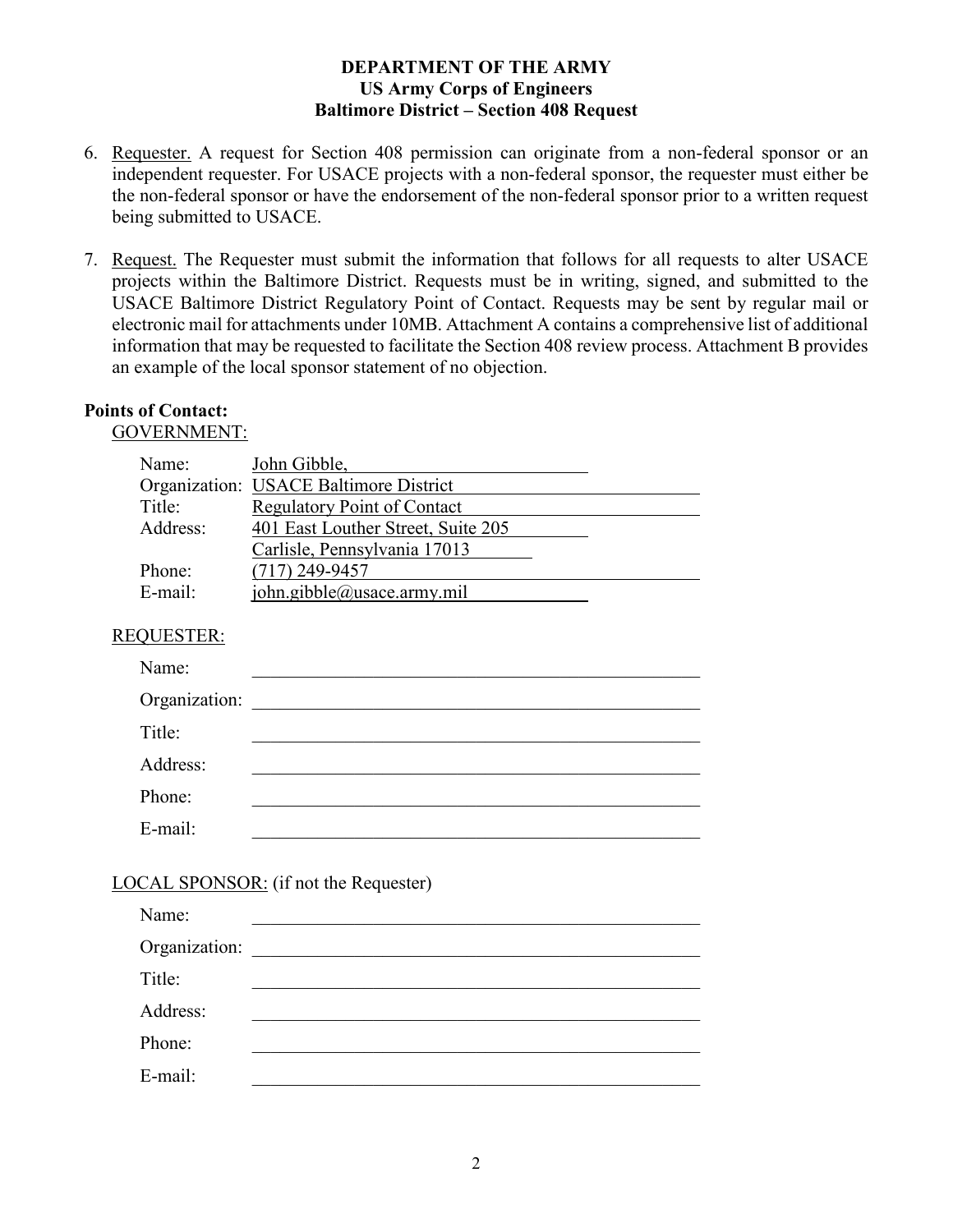# **Project Description**

| USACE Project being altered, used or impacted: |            |                                                                                           |
|------------------------------------------------|------------|-------------------------------------------------------------------------------------------|
| City and State:                                |            |                                                                                           |
| Stream, River or Water Body:                   |            |                                                                                           |
| Proposed Project Name:                         |            |                                                                                           |
| Latitude, Longitude:                           |            |                                                                                           |
| <b>USACE Project Type</b>                      |            |                                                                                           |
| Local Protection Project**                     | Navigation | Flood Risk Management                                                                     |
|                                                |            | **Have you obtained a Statement of No Objection from the Non-Federal Local Sponsor of the |

# **Local Protection Project? If no, please explain.**  *\_\_\_\_\_\_\_\_\_\_\_\_\_\_\_\_\_\_\_\_\_\_\_\_\_\_\_\_\_\_\_\_\_\_\_\_\_\_\_\_\_\_\_\_\_\_\_\_\_\_\_\_\_\_\_\_\_\_\_\_\_\_\_\_\_\_\_\_\_\_\_\_\_\_\_\_\_\_\_\_\_\_\_\_*

*Note: Requests will not accepted as complete without this statement. See Attachment B for an example.*

**Brief description of the proposed work and how the USACE project will be altered**  *Note: Indicate if the proposed alteration is to a previously-modified feature (e.g., re-aligning a pipe through the embankment that had been installed as a modification to the project).* 

# **Description of project alternatives (if any) that avoid impacts to the USACE project**

#### **List of all real property interests**

*Note: Include maps clearly depicting both existing real estate rights and additional real estate required.*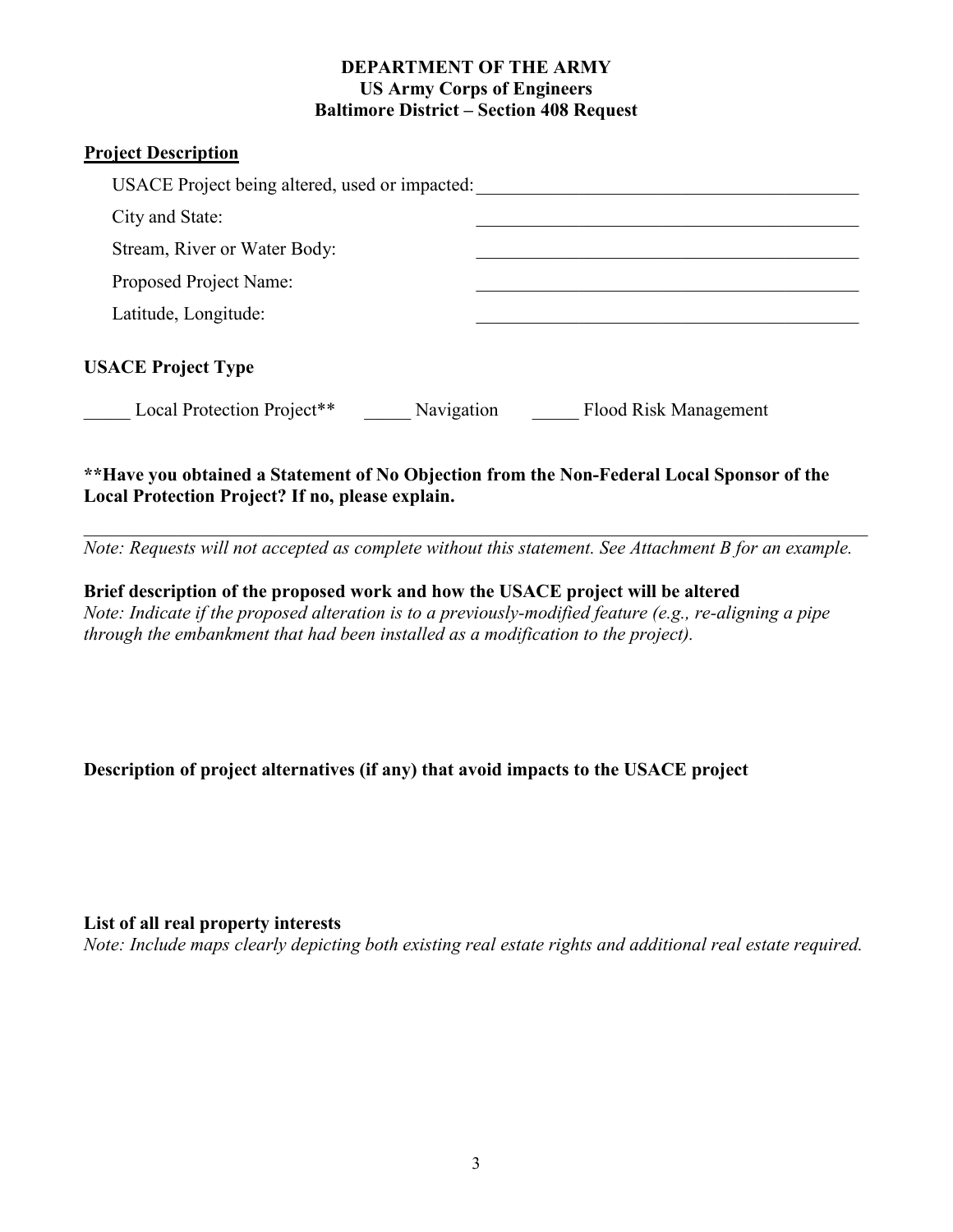#### **Approximate schedule for work (list activities by Month/Year)**

#### **Describe operations and maintenance that will be required as a result of this alteration**

*Note: Requester is responsible for performing all operations and maintenance required as a result of the alteration, as well as for all associated costs. For local protection projects, the non-federal local sponsor is required to ensure that all required operations and maintenance associated with the alteration are adequately performed.* 

#### **Documents included with the alteration request**

*Note: USACE may request additional information as part of the review process.*

| General Project: Report |        | Plans  | <b>Specs</b>  | Drawings | Hydrology |
|-------------------------|--------|--------|---------------|----------|-----------|
| & Hydraulics:           | Report | Models |               |          |           |
| Geotechnical:           |        | Report | Drilling Plan |          |           |
| Other (describe):       |        |        |               |          |           |

#### **Questions: (Yes/No)**

- 1. Will the proposed project require the use of federal property?
- 2. Will the proposed project require the use of property owned by the non-federal sponsor?
- 3. Have any Environmental Reports been completed for this Project? If yes list below.
- 4. Are you required to pursue authorization pursuant to Sections 10/404/103? If yes, list date or anticipated date of application/pre-construction notification submittal.
- 5. Is this proposed project identified as a priority project in an established in-place funding agreement? If yes, provide documentation of the funding agreement and point of contact.
- 6. Are you seeking credit under Section 221 of the Flood Control Act of 1970 or other laws such as approval under Section 204 (f) of WRDA 1986?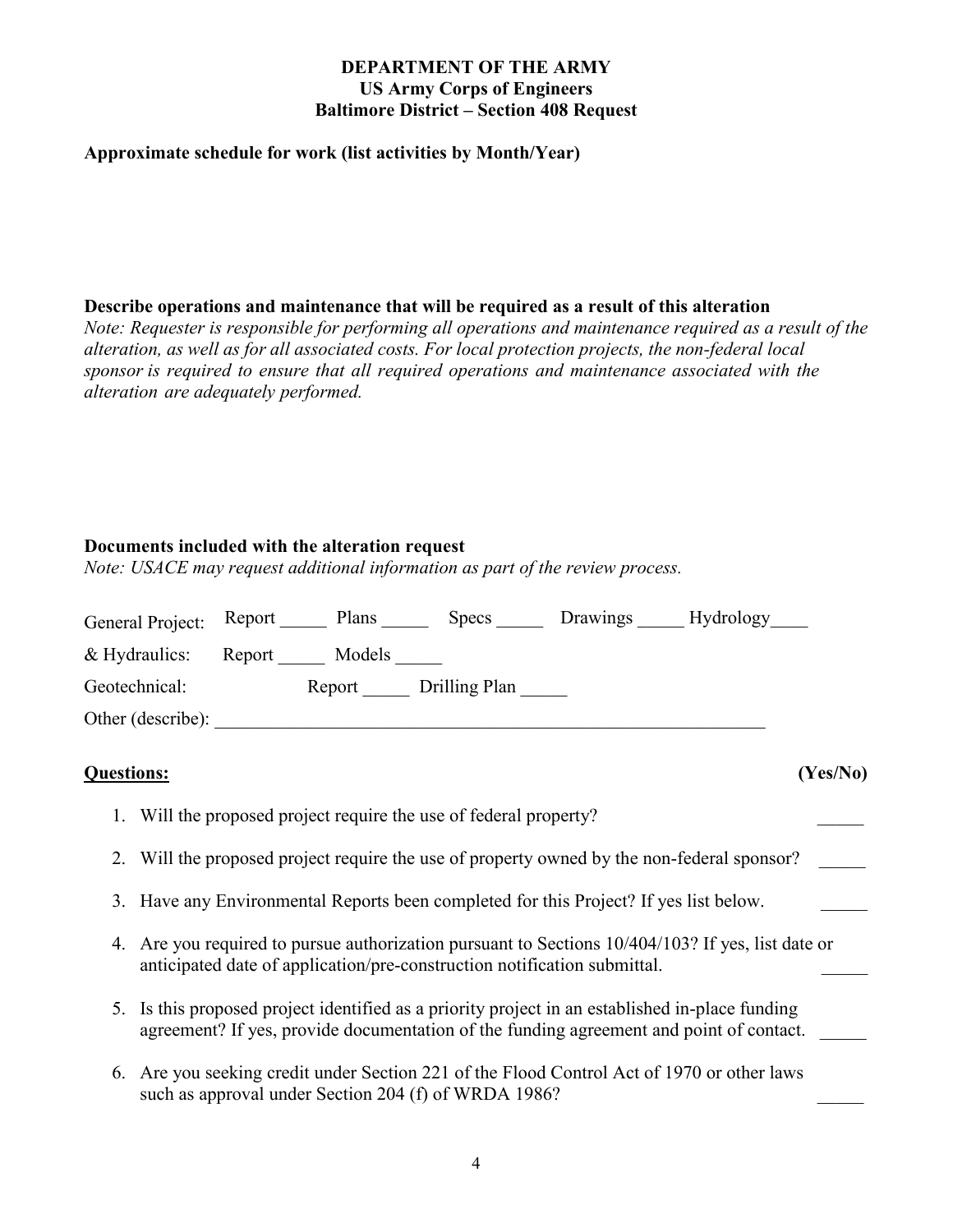#### **Signature Block**

Request is hereby made for permission to alter the USACE project as described in this form and supporting documentation. I certify that the information provided in this request is complete and accurate to the best of my knowledge. I further certify that I possess the authority to undertake the work described herein or am acting as the duly authorized agent of the requesting organization and/or non-federal local sponsor.

# REQUESTER:

| Name           |                                                                                                     |  |  |
|----------------|-----------------------------------------------------------------------------------------------------|--|--|
| Organization   |                                                                                                     |  |  |
| Title          |                                                                                                     |  |  |
| Signature      |                                                                                                     |  |  |
| Date           |                                                                                                     |  |  |
|                | LOCAL SPONSOR: (If not the requester, for local protection projects)                                |  |  |
| Name           |                                                                                                     |  |  |
|                |                                                                                                     |  |  |
| Organization   |                                                                                                     |  |  |
| Title          |                                                                                                     |  |  |
| Signature      |                                                                                                     |  |  |
| Date           |                                                                                                     |  |  |
| Date Received: | <b>TO BE COMPLETED BY USACE</b><br><b>USACE Project Name:</b><br>Resource Manager or Local Sponsor: |  |  |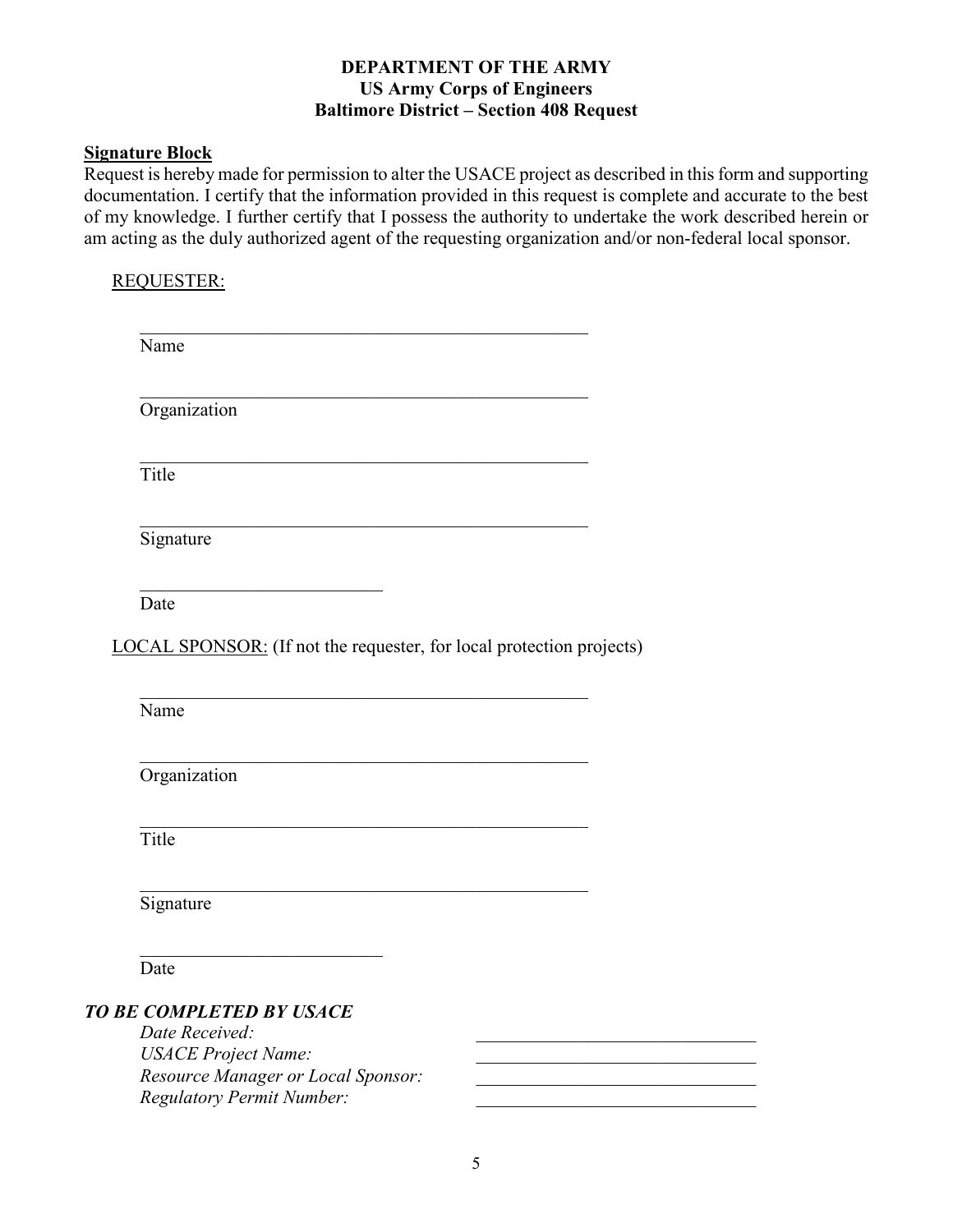- 8. USACE Review Criteria. USACE will review the alteration request for potential adverse impacts to the project based on the following criteria (as applicable):
	- a. Reliability of the project to function as designed.
	- b. Local sponsor and/or USACE ability to adequately inspect the project during normal conditions.
	- c. Local sponsor and/or USACE ability to adequately inspect the project during potential or actual emergency conditions.
	- d. Local sponsor and/or Requester ability to adequately operate and maintain the project.
	- e. Local sponsor and/or Requester legal rights to enter and/or have contractors enter all properties affected, either through fee deed(s) or easement deed(s), which should be attached to this request.
	- f. Local sponsor ability to conduct flood fighting operations and temporary repairs during an emergency.
	- g. Alteration impacts to the structural or geotechnical integrity of project components (including embankment, floodwall, or retaining wall strength; slope stability; stone protection; crest elevation; miscellaneous structures, etc.).
	- h. Alteration impacts on the hydraulic functioning of the project.
	- i. Alteration impacts to a floodplain or floodway (flood risk management projects only).
	- j. Alteration impacts on the interior drainage system or drainage facilities (i.e. outfalls, gate wells, storm sewer lines, pump stations, drainage ditches, etc.).
	- k. Alteration impacts on environmental aspects of the project, including compliance with National Environment Policy Act (NEPA) requirements.
	- l. Alteration impacts on safety aspects of the project.
	- m. Alteration impacts to the real estate easement requirements, including project access.
	- n. USACE Section 10/404 Regulatory permit requirements.
	- o. Impacts to the public and other stakeholders.
	- p. Other criteria as available.
- 9. USACE Review and Decision. Work or usage shall not begin until written approval from the USACE Baltimore District Commander, or his designee, is obtained. Upon completion of review of the request, the Baltimore District will send a letter from the District Commander, or his designee, either granting or denying the request for permission to alter the USACE project. If granted, the Requester's signature may be required on an Alteration Conditions Form to confirm acceptance of any special conditions required. If denied, reasons for not granting permission will be provided.

If applicable, an Emergency Action Plan (EAP) must also be provided as a prerequisite to approval. Requestor must provide information about emergency response in the event of a flood during construction. This should include at a minimum: notification tree, stockpiled materials, how flooding will be anticipated, and specific activities at each phase of construction to restore flood risk reduction.

USACE reserves the right to require construction inspections or meetings with the Local Sponsor, Requester, and other interested parties.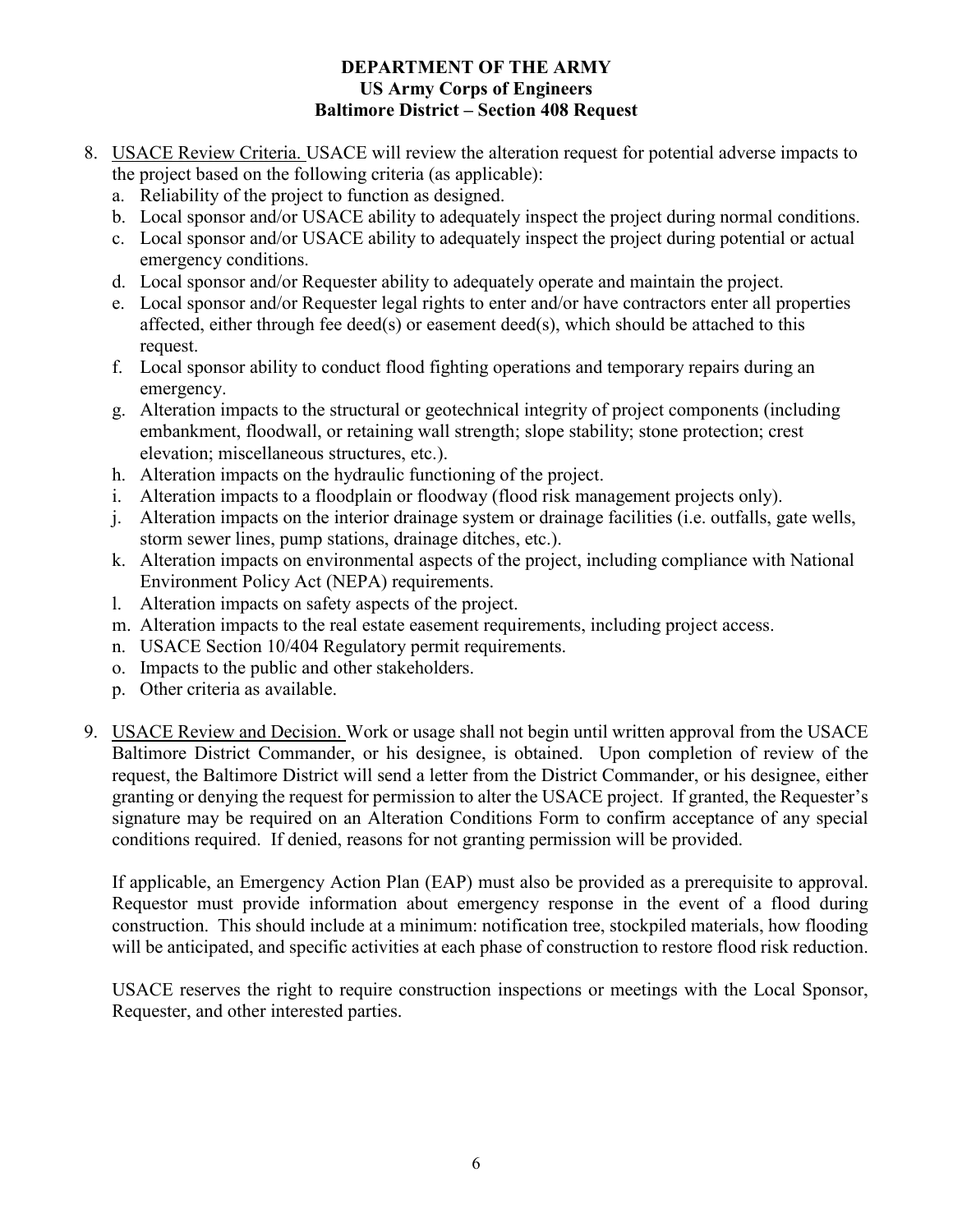- 10. Special Conditions. The following are examples of special conditions, which may be included in the permission to alter, use, or impact a USACE project. Additional special conditions may be included depending on the nature of the work:
	- a. Requester shall obtain all appropriate local, state, and Federal permits (or waivers from these permits) before performing the proposed alteration. USACE approval of the proposed alteration does not negate the need to obtain the aforementioned permits.
	- b. Requester must notify the USACE Baltimore District at least fifteen (15) days before work/usage is started and receive approval to proceed from the designated Baltimore District point of contact. Time may vary depending on project.
	- c. Requester shall provide copies of pertinent design, construction, and/or usage submittals/documents. Photographic documentation of the alteration work and the impacted project area may be requested to be taken before, during, and after construction.
	- d. Requester must develop a safety plan prior to commencing the alteration and ensure that all officers, agents, employees, or others who may be present on the premises at their invitation are thoroughly familiar with the plan and follow it.
	- e. No equipment or materials may be stored or stockpiled within 15 feet of the levee toe, floodwall, or any other flood protection project features without prior consent from the Corps.
	- f. The Requester may be required to perform an inspection of the USACE project with the Baltimore District prior to the Requester's use of the project to document existing conditions.
	- g. Alterations approved in this request shall be progressed in such a manner to avoid interference with the inspection, operation, and maintenance of the USACE project.
	- h. Requester must schedule a final inspection with the Baltimore District within fifteen (15) days after completion of the alteration. Time may vary depending on project.
	- i. Requester shall submit a copy of as-built drawings within 30 days of completion of work showing the new work as it relates to identifiable features of the USACE project.
	- j. Requester shall remove all structures constructed on or within the USACE project upon completion of usefulness of such structures, if they no longer serve the purposes originally intended, or upon expiration of the agreement with USACE Baltimore District. The Requester shall restore the USACE project to its original condition after removal of these structures. Permanent alterations approved by USACE are excluded from this requirement, however must be maintained in good condition.
	- k. Field work shall be coordinated with the designated USACE Baltimore District point of contact, to be determined prior to the start of work.
	- l. Underground utility lines of any type that cross the levee shall have markers placed on the surface to indicate location, type, and usage of the line.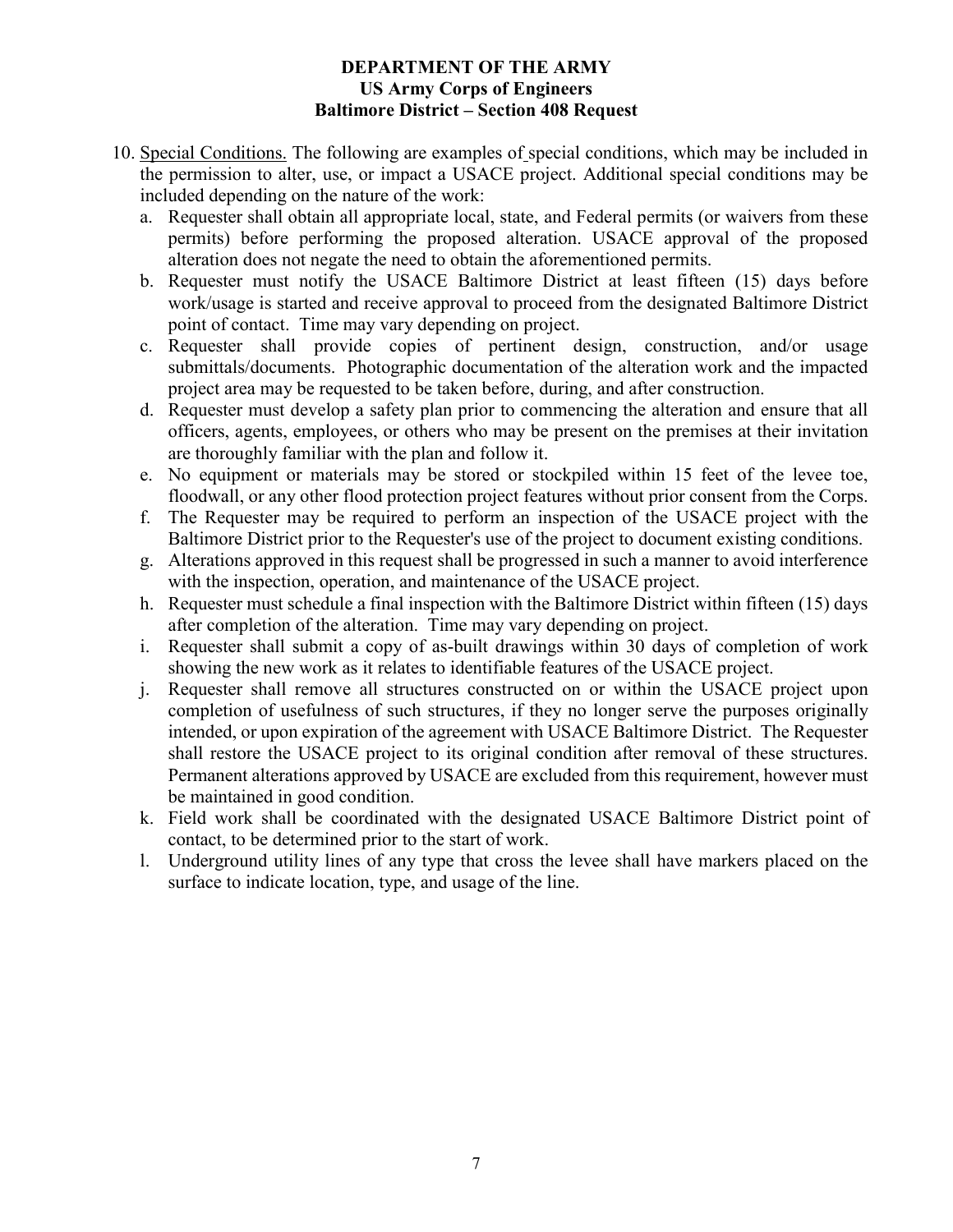# ATTACHMENT A

# Section 408 Request Supplemental Information

The following list is designed to assist you in providing a complete review package when submitting a Section 408 request to the USACE Baltimore District. The intent is to provide a comprehensive list of information our technical staff may need to complete the review process. The list below is not all inclusive and may not apply to every situation; our technical staff may request additional documentation. Please provide the information in this list to the extent possible and submit with your request.

- A. General Documentation. Please provide at minimum the following items:
	- 1) Project Location Map (at least 8.5"x11") including:
		- a) Aerial image with proposed project features
		- b) City, county, and state
		- c) Latitude and longitude
		- d) Name of Stream, River or Body of Water
		- e) River mile (if applicable)
	- 2) Project Description. Please provide a detailed and complete project description, including all areas of disturbance to the USACE project. Include areas to be used for ingress, egress, or staging of materials or equipment. Fully describe construction techniques to be used on the USACE project alteration. Include quantities and types of materials used as fill or removed from the site. Accurately describe any ground disturbing activity that will occur and provide acreage or lineal area of impact. Include maps, pictures, and figures as necessary to fully explain the proposed work.
	- 3) Right-of-Way Maps from agency responsible for operating and maintaining the facility
	- 4) Pre-final project plans and specifications
	- 5) Project schedule
	- 6) Photographs of current conditions at the site
	- 7) Written Statement of No Objection by the Local Sponsor
- B. Real Estate
	- 1) List of all real property interests required to support the proposed alteration, including those in federally managed lands and those owned by the Requester.
	- 2) Maps clearly depicting both existing real estate rights and the additional real estate required.
	- 3) GIS shapefiles of the full project extents.
	- 4) Deed or other real estate instruments
	- 5) Agreements between the United States of America and Proponent
	- 6) Office of the Assessor Property Information Report
	- 7) Assessor's Parcel Number (APN)
- C. Environmental Compliance
	- 1) List of any State or Federal Threatened or Endangered Species
	- 2) List of any noise sensitive receptors and provide description of the receptor and its distance from the source
	- 3) List and describe all Hazardous Toxic and Radioactive waste (HTRW) present at the site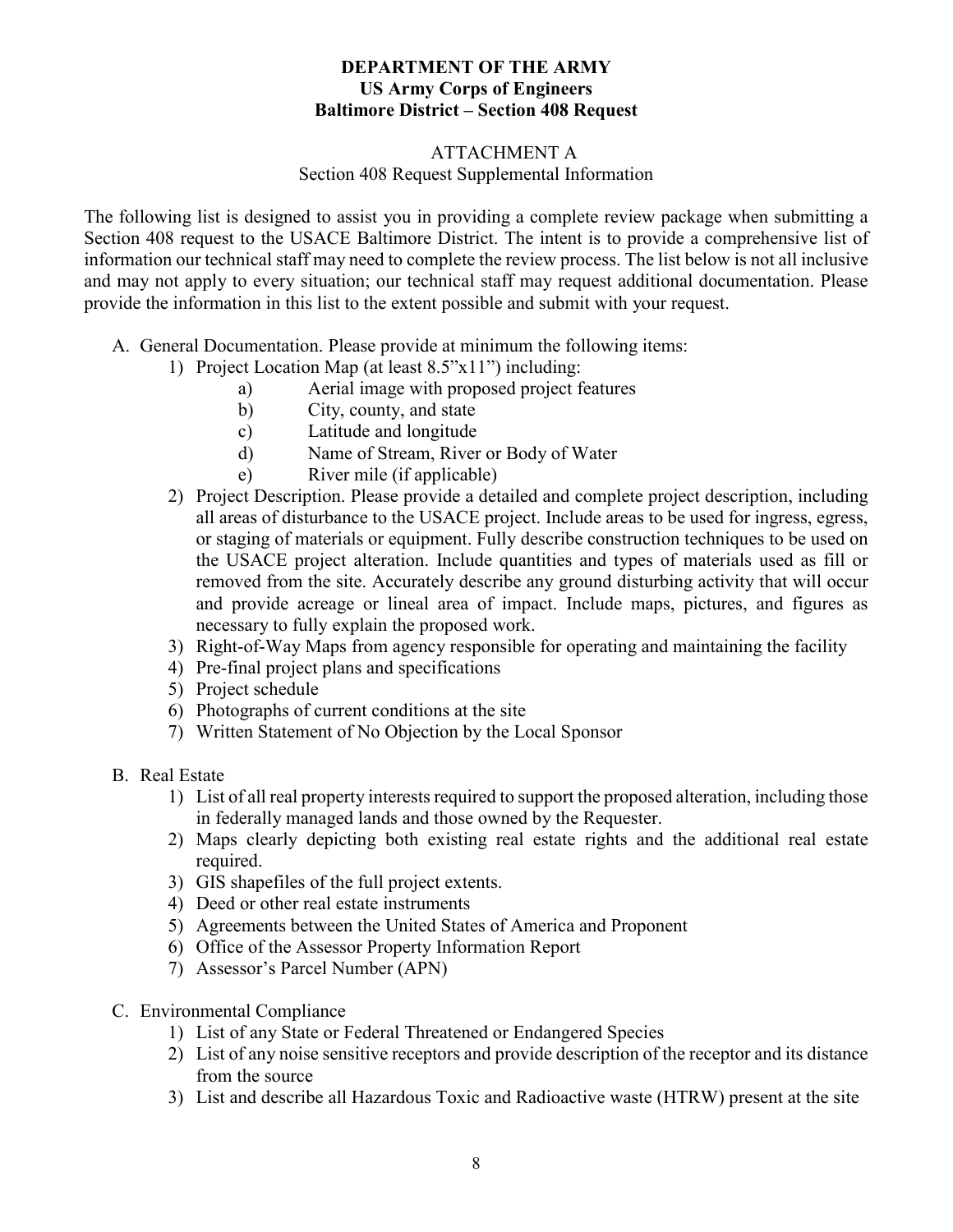- 4) List all recreation amenities that would be impacted due to this alteration
- 5) List all public services that would be disrupted due to this alteration
- 6) Indicate whether public transportation will be impacted due to this alteration
- 7) Section 401 Certification
- 8) Air Quality Analysis
- 9) All cultural surveys conducted in the last five years
- 10) Tribal Contact List
- D. Technical Analysis
	- 1) Civil. Each submittal should clearly identify the existing condition of the dam and/or appurtenant structures to include plan, profile and design details of the proposed alteration in relation to the existing USACE project. Below are examples of information necessary to understand the existing and proposed conditions.
		- a) Alteration location (Vicinity map and specific alteration location)
		- b) Applicable datum
		- c) Real estate interests, existing and to be acquired, needed for the proposed alteration
		- d) Grading plans
		- e) Layout plan, profiles, and cross-sections of the proposed alternation
		- f) Previous inspection reports to assist in identifying existing deficiencies and their proximity to the proposed alteration
		- g) Sections and details
		- h) Temporary measures required during construction (bypasses, cofferdams, etc.)
	- 2) Geotechnical. The following is a list of analyses or information that may be necessary to consider in evaluating geotechnical impacts if proposed alterations alter the dam embankment or penetrate the natural blanket or foundation.
		- a) Erosion control (changes in erosive forces on a slope)
		- b) Liquefaction susceptibility
		- c) Material usage/borrow/waste/transport/hauling
		- d) Placement of stockpiles, heavy equipment, or other surcharges
		- e) Drilling plan
		- f) Results of subsurface investigation boring logs, test pit logs, laboratory test results, etc.
		- g) Seepage analysis
		- h) Settlement analysis
		- i) Stability analysis
		- j) Vegetation
	- 3) Structural. The following is a list of analysis or information that may be necessary to evaluate the impacts of proposed alterations to concrete, sheet-piling, or drainage structures.
		- a) Bridges and related abutments
		- b) Design analysis for retaining walls and excavation support system
		- c) Design of shallow or deep foundations, including bearing capacity and settlement analysis if the construction is located within the line of protection or right-of-way and creates potential seepage problems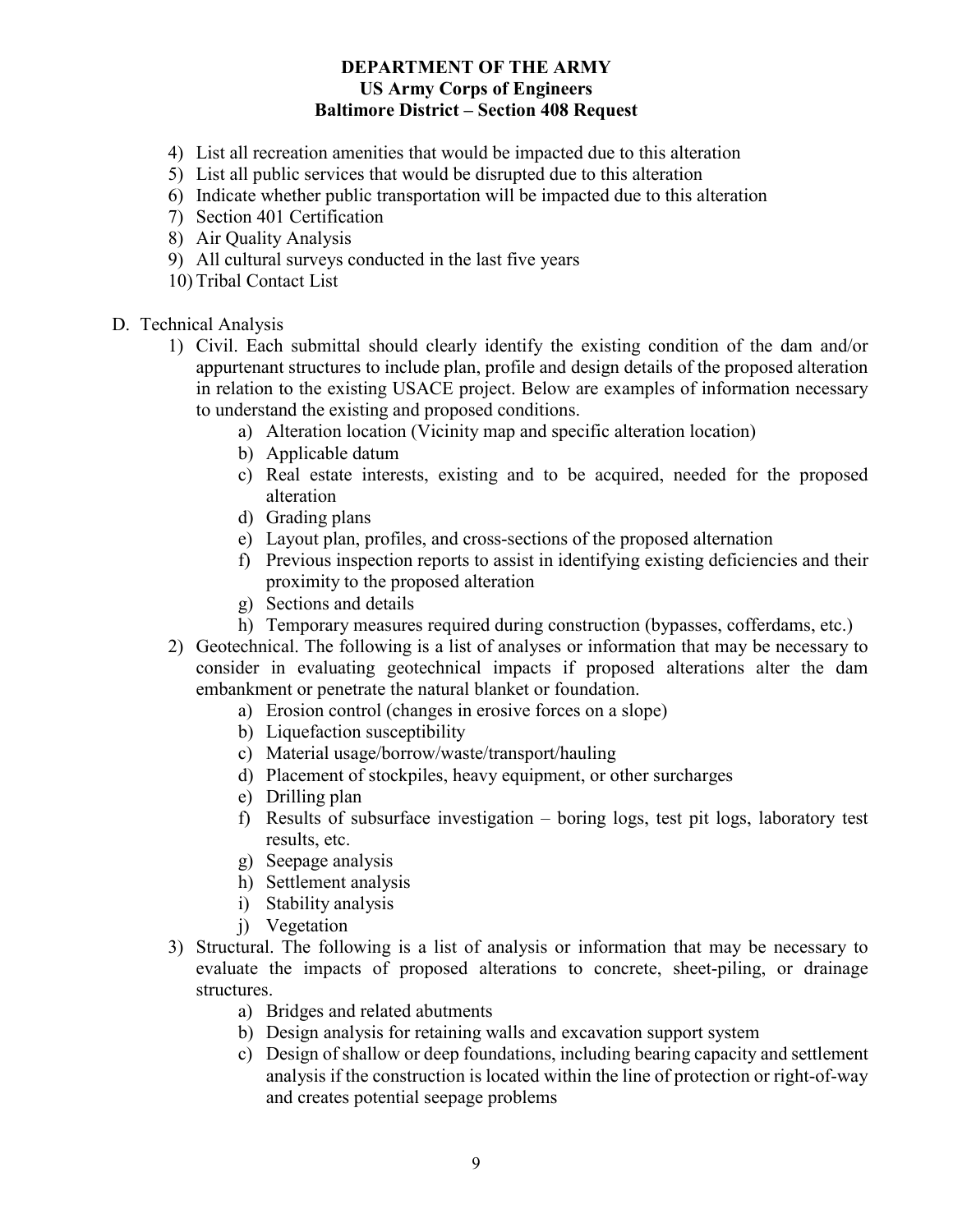- d) Design recommendations for foundations on expansive soils
- e) Diaphragm walls
- f) Gates or other operable features
- g) Other structural components integral to the project
- h) Pier penetrations of levee embankments
- i) Stability analysis including sliding, overturning, bearing, flotation, uplift and any seismic load effects for any alteration to the channel walls and/or flood walls
- j) Structural drainage control methods
- k) Water stops and contraction/expansion joints
- 4) Hydrology and Hydraulics. The following factors may be considered when evaluating the hydrologic and hydraulic (H&H) impacts to a USACE project. Please provide an Executive Summary detailing how each of the below items is addressed and how your project impacts the USACE project. H&H models may be requested for review.
	- a) Changes in inflow
	- b) Changes in velocity
	- c) Changes in water surface profiles and flow distribution
	- d) Consideration of impacts to energy dissipation measures; hydropower generation; sedimentation; or navigation
	- e) Scour Analysis
	- f) Sediment transport analysis
	- g) Upstream and downstream impacts of the proposed alterations
- 5) Operations, Maintenance and Flood Fighting. Alterations may change operation, maintenance or require special flood fighting procedures.
	- a) Effects on existing maintenance access
	- b) Effects on maintenance practices
	- c) Flood contingency plan during construction, measures proposed to protect area under construction, monitoring of river level, river stage at which plan will be activated, materials and equipment to be used to activate plan, and personnel contact and telephone number to activate plan.
	- d) Flood fighting requirements and practices
	- e) Special inspection requirements
- 6) Potential Failure Mode Analysis. Depending on the proposed alteration, the requester may be required by the district to provide a potential failure mode analysis with the proposed alteration in place.
- 7) Review Plan. If the alteration will either 1) temporarily impair the purpose and function of the existing Federally-constructed project or 2) be a major repair, rehabilitation, relocation, replacement or modification of the existing Federally-constructed project, please provide the following:
	- a) Independent External Peer Review (IEPR) Plan (Reference EC 1165-2-217)
	- b) Design Quality Control Plan